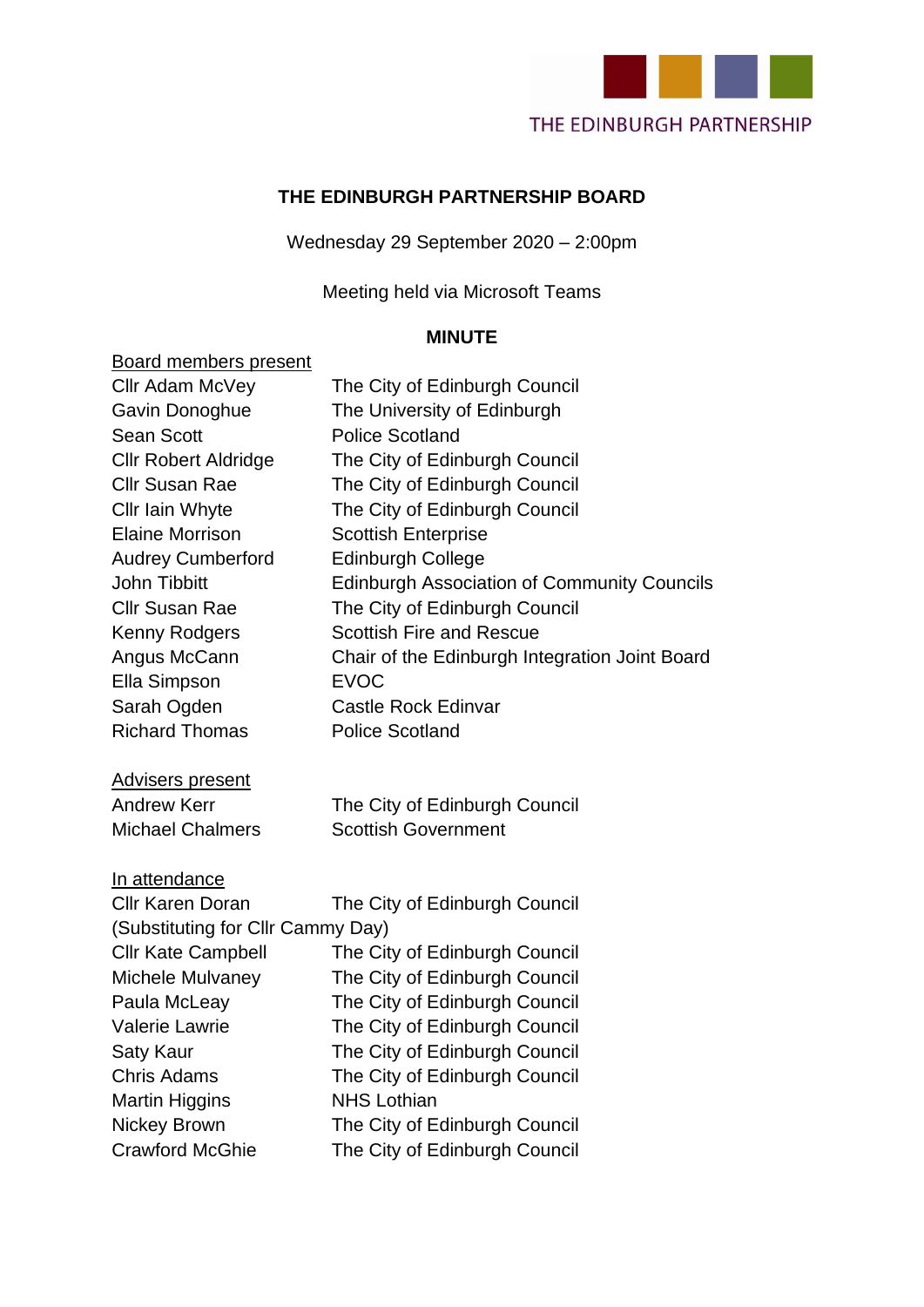## **1 Minutes**

#### **Decision**

To agree the minutes of 3 June 2020 as a correct record.

## **2 Homelessness Presentation**

Nickey Brown, Homelessness and Housing Support Senior Manager for the City of Edinburgh Council was invited to report to the Edinburgh Partnership on the City of Edinburgh Council's (CEC's) approach to homelessness following emergency measures which had been implemented in respect of minimising the spread of Covid-19.

Covid-19 had offered an opportunity for the Council to engage with people impacted by homelessness. While the public health crisis was ongoing, support had been provided to people without recourse to public funds which had meant that individuals seeking support were linked into repatriation, advocacy and employability services. For the Registered Social Landlord, Council Housing and Owner Occupation settlement population- there had been a slowdown in movement of people into these groups. Between March to July in 2020 there were more people in temporary housing.

Under usual circumstances, prior to the Covid-19 lockdown period, 120 people in the city were known to be sleeping rough. Homelessness Services estimated 12-15 people who were still sleeping rough during this period and third sector providers were meeting regularly to discuss this cohort. When emergency measures were in place to support homeless people, accommodation had been offered in large hotels, however people that were accommodated in hotels during the pandemic had a move on plan and their journey from exiting the hotel was being carefully monitored.

There had been a report presented to the Housing, Homelessness and Fair Work Committee of the City of Edinburgh Council which set out the scale of the issue of homelessness and access to settled accommodation in Edinburgh. By May 2021 the Scottish Government would no longer require those seeking housing to have a local connection to the area and there was an expectation that there would be an increase in the number of people presenting as homeless in the city, presenting greater pressure on the City of Edinburgh Council.

The financial implications had been considerable both in terms of the Covid-19 component and by supporting those with no recourse to public funds. The forthcoming changes expected to Scottish Government policy were expected to add to the overall financial challenge.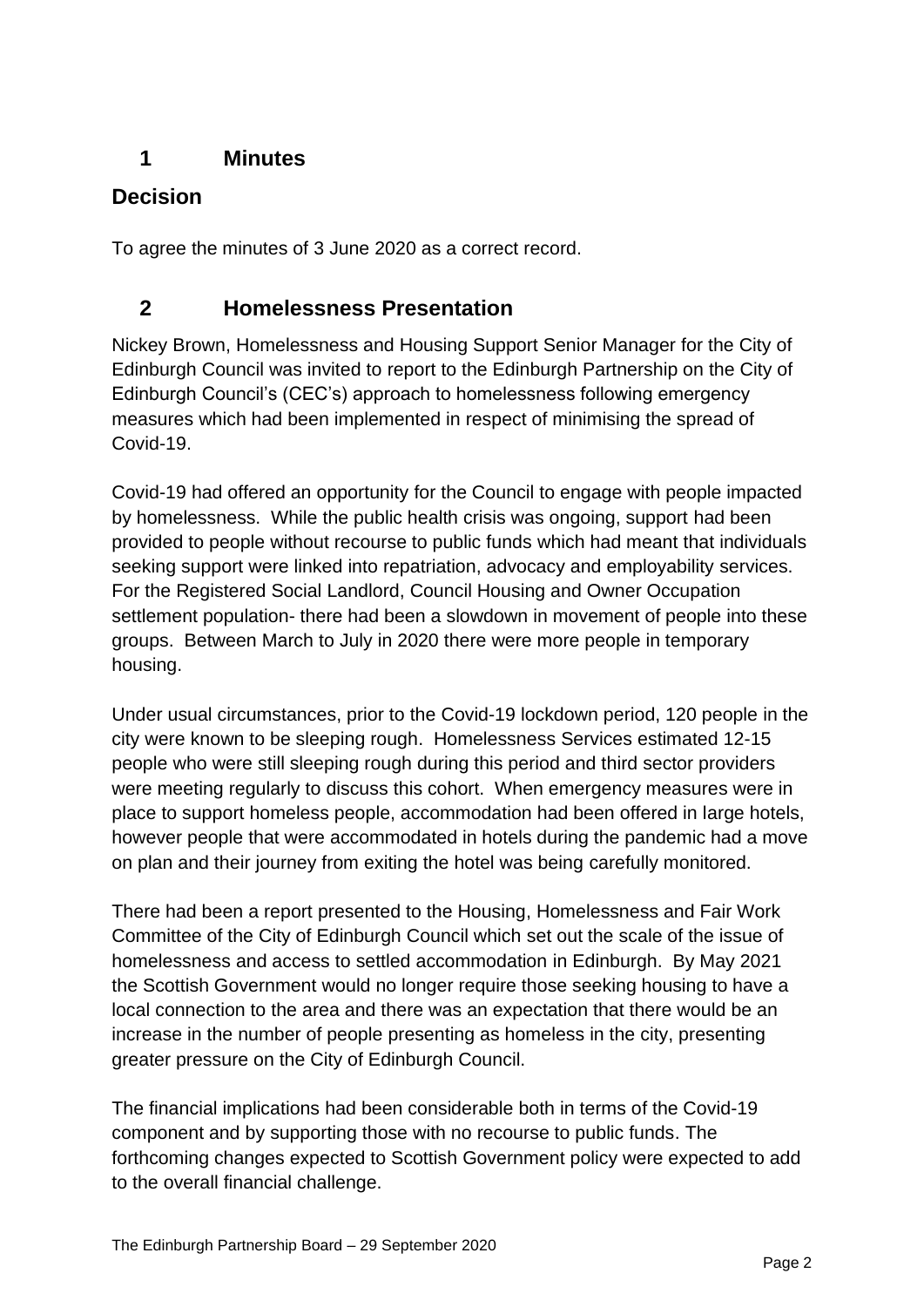A number of questions and comments emerged from those attending which focussed on the following issues:

- What were the key asks of Partners to enable the Council to make progress on the challenge of Homelessness?
- That the council's Rapid Rehousing transition Plan was responding to the challenges faced.
- The strand of preventing homelessness was required to be seen in a wider societal way and that everyone had a role to play in preventing homelessness.
- The change to local connection criteria by the Scottish Government and what was being done to respond to this?
- That a report would be presented to the Housing Homelessness and Fair Work Committee of the City of Edinburgh Council in November and would highlight the challenges which were specific to Edinburgh.
- That the Scottish Government had indicated that they were willing to work with the Council if as a result of a change in the legislation for no longer requiring a local connection to seek settlement in an area, there was an upsurge in settlement requests. This would require quarterly monitoring of anticipated likely increase of people presenting as homeless in the city.
- That those living in private rents or middle market rent were all at risk of homelessness. There was always a time lag to the claim of benefits, and a plea whether the Council could work with Scot Government and the Department for Work and Pensions (DWP) to bring forward a statement that these arrears were not immediately chased when those who fell upon difficult times were awaiting funds as part of a welfare claim?
- That the Council had a team who dealt with presentations for those seeking support with housing. During Covid-19 there has been a pause to dealing with evictions. There was joint working underway with the DWP to resolve benefits claims quickly and to tackle groups who had fallen out of private renting.
- That providing a person-centred approach was considered very important and a wealth of work had been undertaken by negotiating with landlords.
- What the Edinburgh Partnership could do to allow benefits payments earlier, in terms of lobbying with the DWP?
- That the Housing team was working in tandem and collaboratively with Homelessness team in the City of Edinburgh Council and the acknowledgement that there would be some families with vulnerabilities who were not known to housing or social work.

## **Decision**

1. To circulate the rapid rehousing plan to members of the Edinburgh Partnership.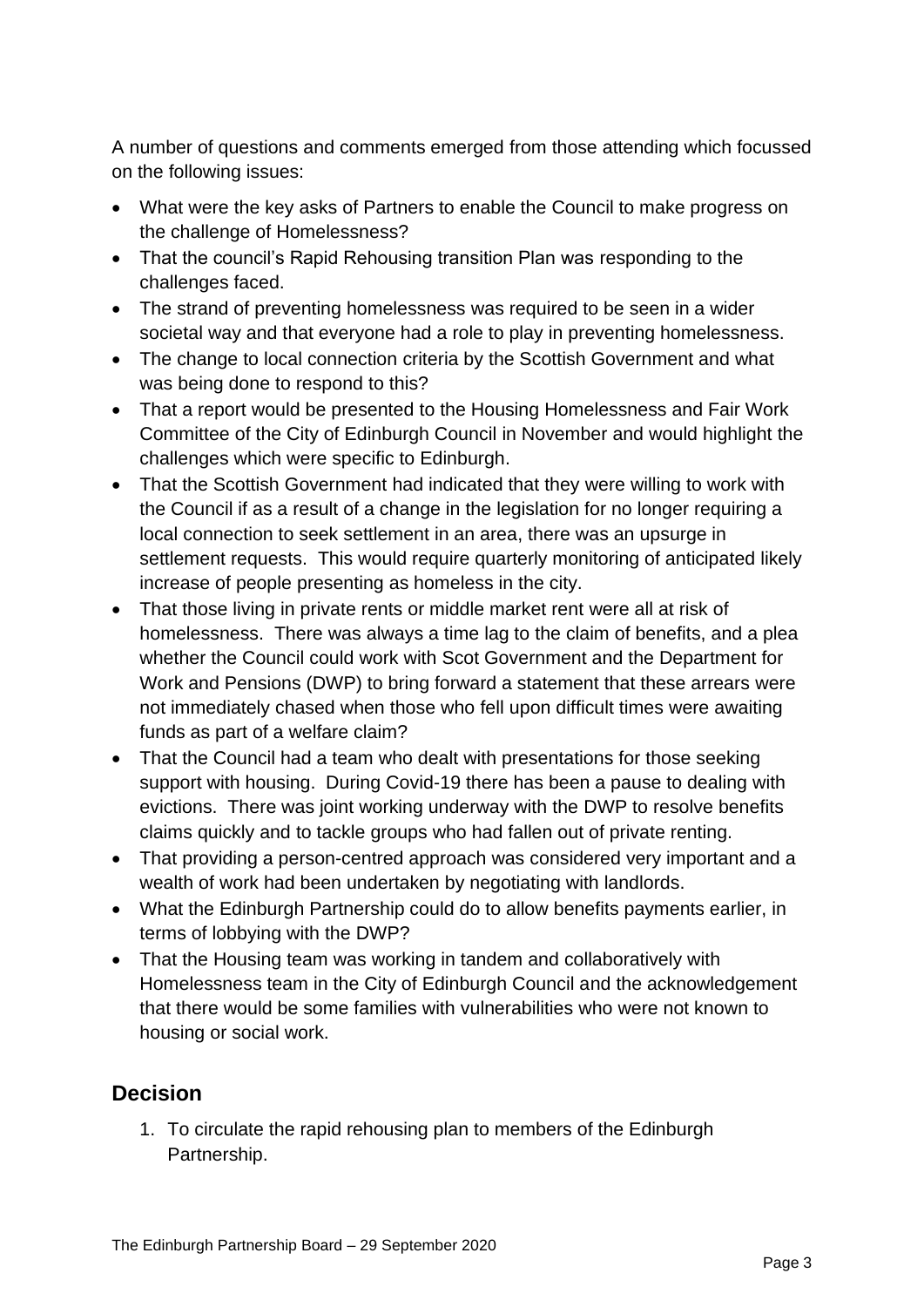2. For Members of the Partnership to consider how their organisations could consider and embed a preventative approach to homelessness.

# **3 Edinburgh Poverty Commission**

Councillor Adam McVey highlighted that the Poverty Commission had now published its final findings and that the Council's response to the conclusions of the commission was endorsed. The challenge ahead would involve how the Edinburgh Partnership should constructively respond to the Commission's findings, both as a Partnership and on behalf of organisations' individual responses.

#### **Decision**

- 1. To create specific actions for the Edinburgh Partnership to respond to the Poverty Commission's final findings via the Local Outcome Improvement Plan (LOIP) Delivery Group as the delivery vehicle for the Edinburgh Partnership.
- 2. To circulate the Poverty Commission's final findings to members of the Edinburgh Partnership.
- 3. To note that the Council's response to the Poverty Commissions final findings was positive.
- 4. To request that Edinburgh Partnership and its constituent organisations consider how they could implement the approaches as set out in the Poverty Commission's final findings.

## **4 Local Outcome Improvement Plan – Annual Progress Report**

The Edinburgh Partnership was required under the Community Empowerment (Scotland) Act 2015 to produce a Local Outcome Improvement Plan (LOIP). The plan presented provided the framework for supporting the delivery of partnership working to improve outcomes for those residents in the city experiencing the greatest inequality. An annual update on the plan was presented.

#### **Decision**

- 1 To approve the LOIP annual progress report.
- 2 To note an update report would be presented to the Edinburgh Partnership Board in December 2020.
- 3 To note the value in tracking data relating to the number of apprenticeships, individual career move supports and to note the availability of data during this particularly fluid time and how data may be used to support the ambitions of the LOIP Delivery Group.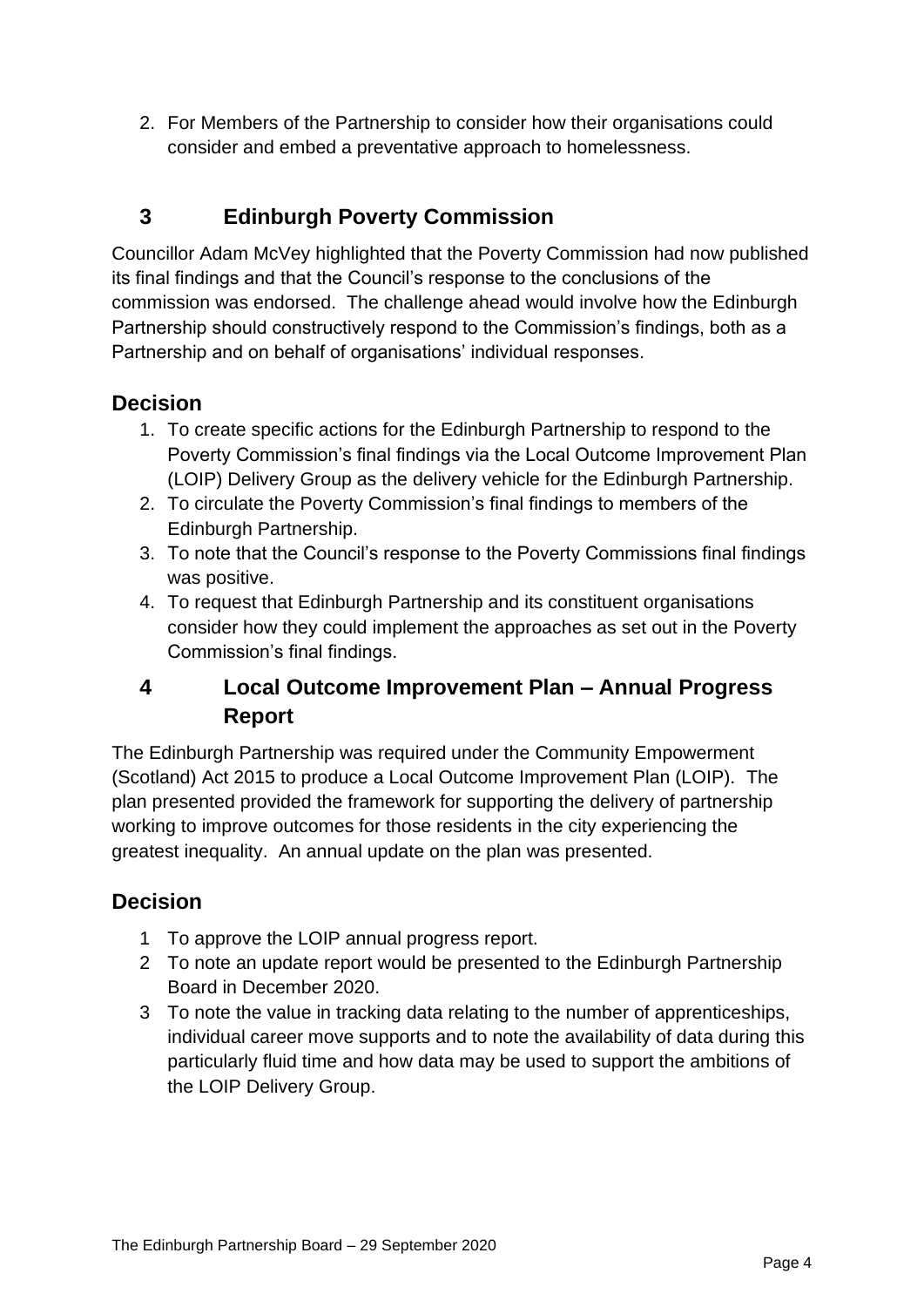# **5 Edinburgh Partnership Communications**

An update on the communications work programme was presented which focussed on three areas of development – the joint communications approach for COVID-19 recovery planning, the Edinburgh Partnership communications strategy and the new Edinburgh Partnership web platform.

## **Decision**

- 1 To agree to proactively endorse close collaboration of renewal communications aimed at citizens and city partners.
- 2 To note the progress to date to develop the communications strategy and agree to receive a further report at a future meeting to approve the strategy.
- 3 To agree to promote the Edinburgh Partnership website through partner networks and contribute to content for Phase two development.
- 4 To provide background information on Community Planning on the landing page of the new website.

## **6 Criminal Justice**

The Edinburgh Community Safety Partnership (ECSP) was responsible for developing and implementing Edinburgh's Community Justice Outcomes Improvement Plan (CJOIP) on behalf of the Edinburgh Partnership (community planning). The completed Community Justice Local Area Annual Return Template was presented and contained examples of partner's individual and collective community justice activity during 2019/20.

## **Decision**

To approve the completed Community Justice Local Area Annual Return for 2019/20.

# **7 Community Safety**

The new Community Safety Strategy developed to replace the current Antisocial Behaviour Strategy covered the years 2020 to 2023. Plans for a formal launch in April 2020 were suspended due to re provisioning of activity, officers and resources in response to Covid-19, however some of the actions outlined under each priority had been able to be progressed. An overview of the strategy (that was agreed by members of the Edinburgh Community Safety Partnership on the 3<sup>rd</sup> March 2020) and an update on some of the key actions which had progressed to date was presented.

#### **Decision**

To note the content of the report and the new Joint Community Safety Strategy 2020  $-2023.$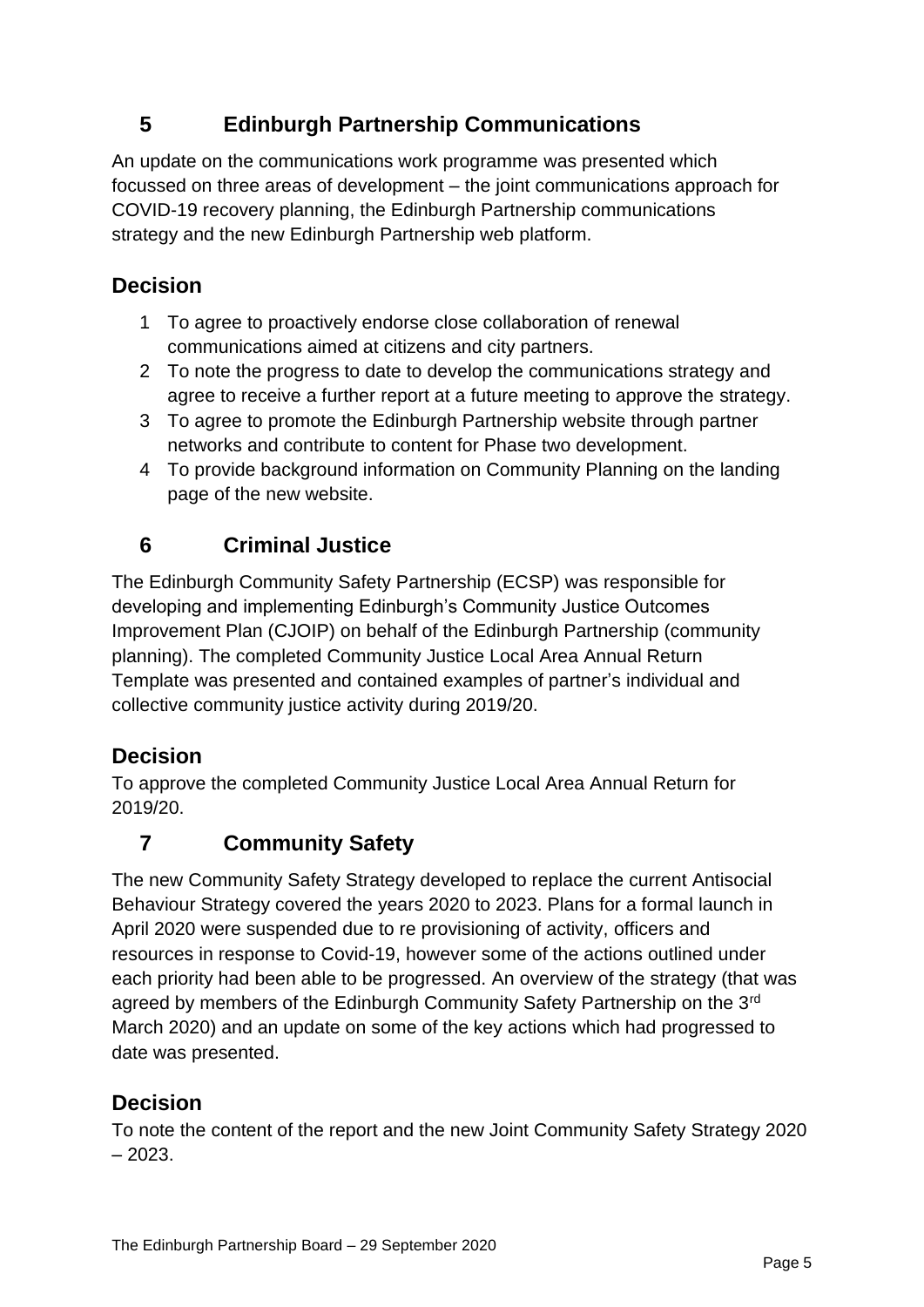# **8 Recovery Planning**

Each organisation attending was invited to share how their organisation was progressing with their recovery planning in response to the Covid-19 pandemic. The City of Edinburgh Council expressed concerns around rise in Coronavirus cases within care homes and gave assurances that all Council activity was being undertaken with consideration of the public health concerns.

The NHS noted the increase in coronavirus cases in care homes and advised that increases in new coronavirus cases were driven by students mainly however that numbers were decreasing.

Work with schools had been ongoing to control cases and there had been a recruitment drive to secure staff to do contact tracing. The NHS took the opportunity to applaud the Council's Environmental Health team for their endeavours during this time. The NHS has a Remobilisation plan as part of the recovery planning and intended to recommence screening programmes and provide capacity to treat patients and looking to drive activity through the 111 service so that patient flows could be managed.

The Integration Joint Board meeting structure had recommenced, with a keen eye on Personal, Protective Equipment, Testing and Care Homes.

For EVOC much of their work was with small community-based organisations, and attention was focussed on provisioning this support in the longer term, particularly in the response to mental health and wellbeing challenges faced as a result of the prolonged period of measures to reduce social contact stemming from the lockdown. There were apprehensions around unpaid carers providing the ongoing support, when support services had been withdrawn as a result of lockdown and EVOC was seeking to avoid crisis interventions where carers had no longer been able to cope. EVOC had concerns around the sustainability of services beyond the Government's furlough scheme, which was due to conclude in October 2020.

The University of Edinburgh has a small number of positive coronavirus cases within their halls of residences and preparations were underway for movement into phase four of the Scottish Government's route map, however at present teaching remained in the hybrid online and in person.

The Scottish Fire and Rescue Service had managed to provide an ongoing service however had experienced staffing challenges where test and protect had resulted in an entire fire station staffing being advised to isolate. Some of the prevention work which was underway prior to the outbreak of Covid-19 was recommencing alongside efforts to identify people that were vulnerable.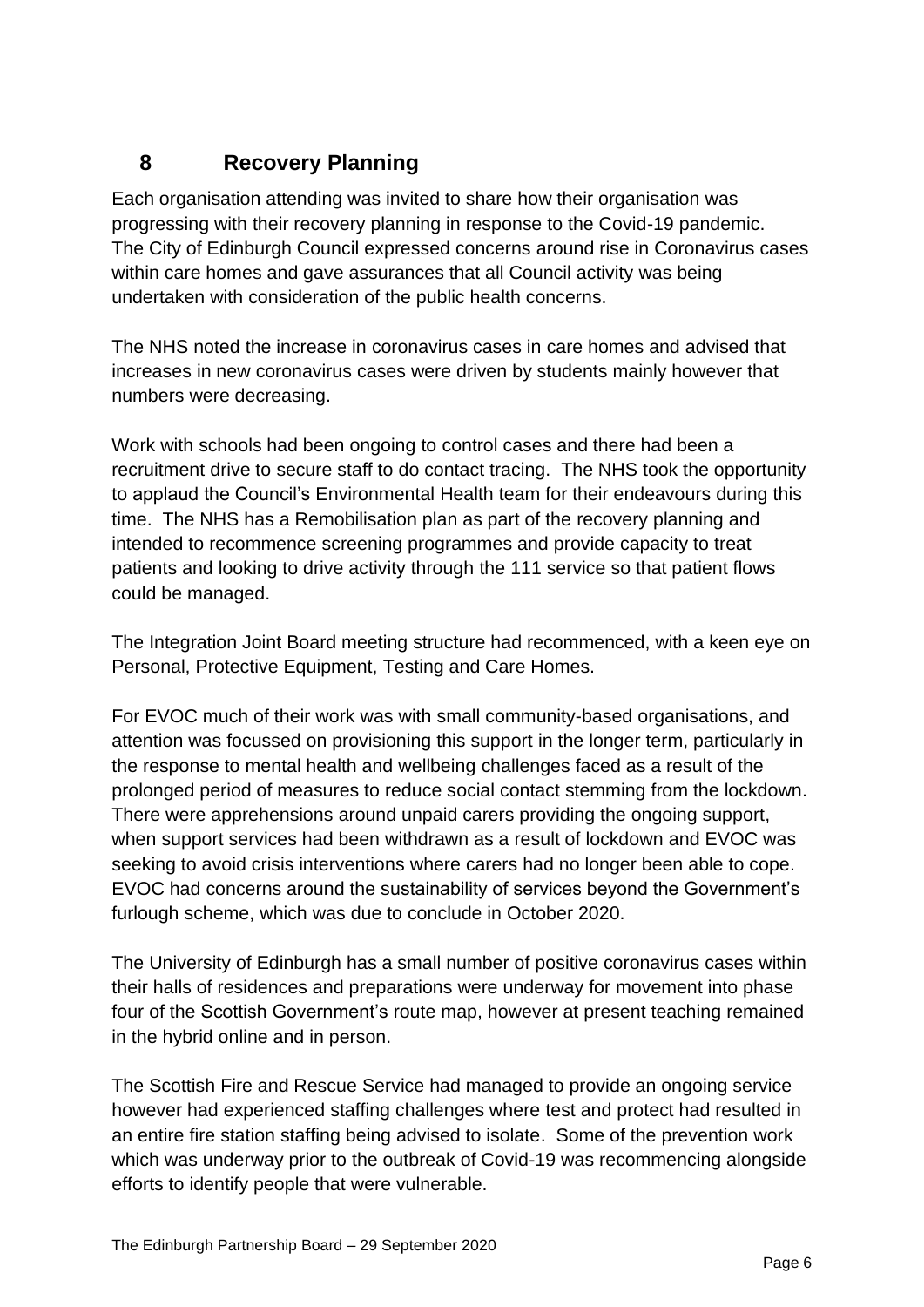The Council's Spaces for People initiative, which had emerged due to the need to create spaces on public footpaths to allow for people to socially distance from each other, in a bid to prevent the spread of Coronavirus, has resulted in the narrowing of carriageways and expansion of footpaths and road closures which had resulted in members of the public expressing concerns about emergency vehicle access. Councillor Karen Doran, in her capacity as Vice Convenor for the Transport and Environment Committee, agreed to discuss this matter in detail out with the Edinburgh Partnership with Kenny Rodgers.

Edinburgh Chamber of Commerce was switching activity onto the digital platform and in response to Covid-19 guidelines and the associated impact on businesses, were lobbying the Scottish Government thorough Scottish Chambers of Commerce.

#### **Decision**

- 1 For Kenny Rodgers and Councillor Karen Doran to discuss Spaces for People and the impact of this initiative on emergency access vehicles.
- 2 To note Councillor Adam McVey's vote of thanks to organisations for responding to the Covid-19 pandemic.

#### **9 Food Insecurity**

As part of the response to the Covid-19 pandemic a Vulnerable Groups Board was established and was responsible for creating and monitoring several immediate support activities.

As the direct funding streams associated with the Covid-19 response were expected to come to an end, those involved in the immediate support activity began to consider how best to build on experience gained to ensure a more effective response to any similar future emergencies. The opportunity to continue to improve working relationships between statutory authorities and third sector organisations had been recognised as one area of focus for future activity.

The activity to address food poverty in response to the COVID-19 pandemic has highlighted the range of third sector organisations that were already involved in tackling food poverty and health inequalities across Edinburgh. In addition, other organisations have developed capabilities in direct response to the pandemic.

The immediate response work had also shown there was a wide range of Council services which interact, commission or have contracts with the third sector in relation to meeting several different citizen needs. Feedback from the third sector had highlighted a wish for further conversations with the Council around opportunities to become more sustainably involved in a range of future service